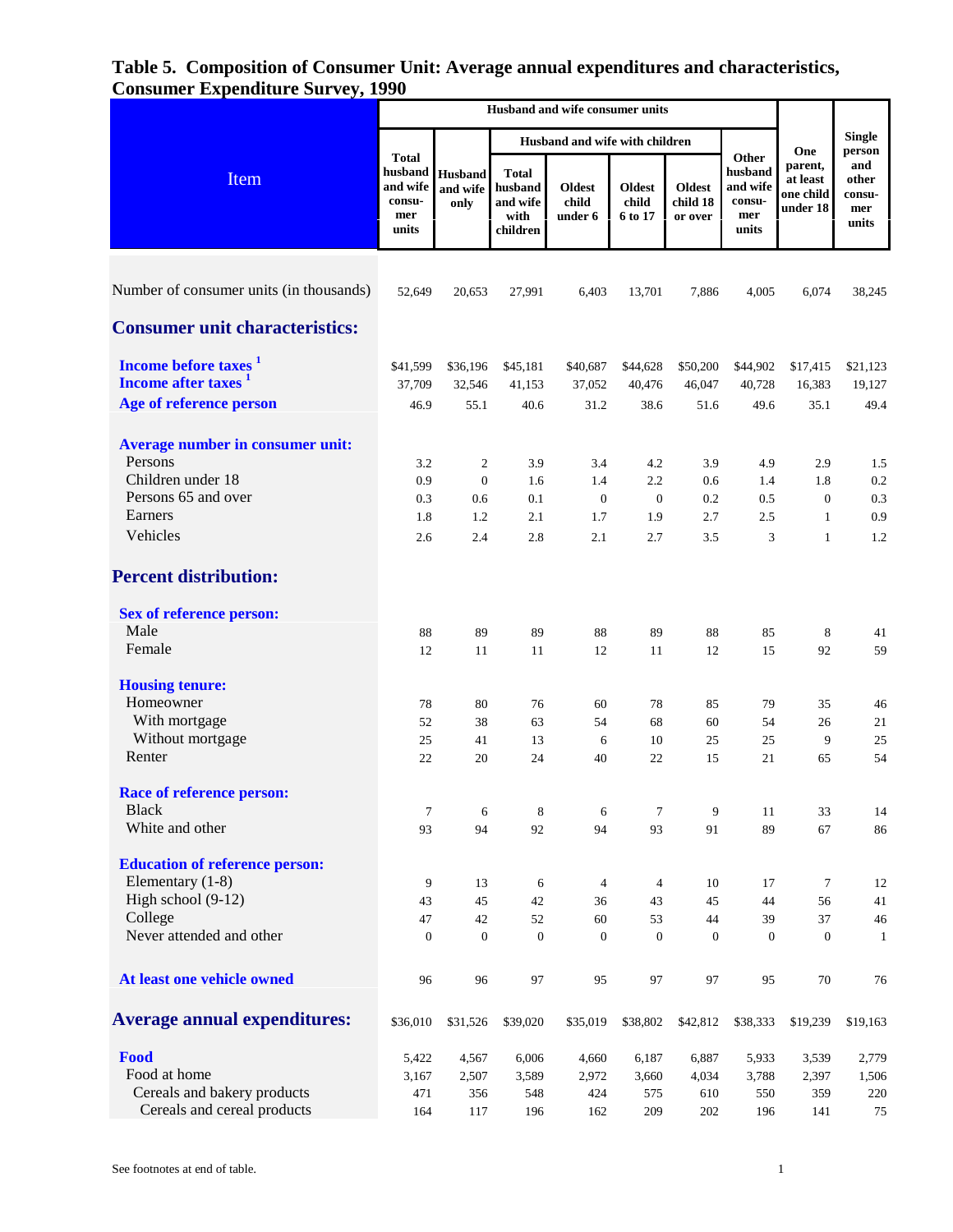|                                       |                                                               |                             |                                                         | Husband and wife with children    |                                   |                                      |                                                        | <b>Single</b>                                       |                                                  |
|---------------------------------------|---------------------------------------------------------------|-----------------------------|---------------------------------------------------------|-----------------------------------|-----------------------------------|--------------------------------------|--------------------------------------------------------|-----------------------------------------------------|--------------------------------------------------|
| Item                                  | <b>Total</b><br>husband<br>and wife<br>consu-<br>mer<br>units | Husband<br>and wife<br>only | <b>Total</b><br>husband<br>and wife<br>with<br>children | <b>Oldest</b><br>child<br>under 6 | <b>Oldest</b><br>child<br>6 to 17 | <b>Oldest</b><br>child 18<br>or over | Other<br>husband<br>and wife<br>consu-<br>mer<br>units | One<br>parent,<br>at least<br>one child<br>under 18 | person<br>and<br>other<br>consu-<br>mer<br>units |
| <b>Bakery</b> products                | 307                                                           | 239                         | 352                                                     | 262                               | 366                               | 408                                  | 354                                                    | 219                                                 | 145                                              |
| Meats, poultry, fish, and eggs        | 851                                                           | 697                         | 941                                                     | 751                               | 925                               | 1,157                                | 1,063                                                  | 693                                                 | 398                                              |
| <b>Beef</b>                           | 283                                                           | 240                         | 309                                                     | 241                               | 302                               | 387                                  | 338                                                    | 246                                                 | 118                                              |
| Pork                                  | 166                                                           | 132                         | 185                                                     | 150                               | 181                               | 228                                  | 223                                                    | 138                                                 | 82                                               |
| Other meats                           | 127                                                           | 100                         | 142                                                     | 105                               | 139                               | 185                                  | 162                                                    | 100                                                 | 58                                               |
| Poultry                               | 135                                                           | 113                         | 150                                                     | 115                               | 152                               | 178                                  | 155                                                    | 106                                                 | 68                                               |
| Fish and seafood                      | 104                                                           | 85                          | 114                                                     | 105                               | 110                               | 131                                  | 132                                                    | 70                                                  | 52                                               |
| Eggs                                  | 37                                                            | $28\,$                      | 41                                                      | 34                                | 41                                | 47                                   | 54                                                     | 32                                                  | 19                                               |
| Dairy products                        | 377                                                           | 276                         | 444                                                     | 389                               | 454                               | 474                                  | 451                                                    | 289                                                 | 178                                              |
| Fresh milk and cream                  | 177                                                           | 119                         | 215                                                     | 194                               | 216                               | 231                                  | 230                                                    | 149                                                 | 85                                               |
| Other dairy products                  | 200                                                           | 157                         | 229                                                     | 195                               | 238                               | 243                                  | 221                                                    | 140                                                 | 93                                               |
| Fruits and vegetables                 | 511                                                           | 445                         | 544                                                     | 459                               | 550                               | 611                                  | 646                                                    | 362                                                 | 263                                              |
| Fresh fruits                          | 160                                                           | 149                         | 164                                                     | 129                               | 171                               | 183                                  | 186                                                    | 99                                                  | 83                                               |
| Fresh vegetables                      | 148                                                           | 129                         | 156                                                     | 129                               | 156                               | 182                                  | 193                                                    | 101                                                 | 78                                               |
| Processed fruits                      | 115                                                           | 95                          | 128                                                     | 125                               | 121                               | 145                                  | 135                                                    | 92                                                  | 60                                               |
| Processed vegetables                  | 88                                                            | 72                          | 95                                                      | 77                                | 101                               | 101                                  | 132                                                    | 70                                                  | 43                                               |
| Other food at home                    | 957                                                           | 732                         | 1,113                                                   | 950                               | 1,156                             | 1,182                                | 1,078                                                  | 693                                                 | 446                                              |
| Sugar and other sweets                | 122                                                           | 97                          | 140                                                     | 95                                | 156                               | 152                                  | 130                                                    | 90                                                  | 54                                               |
| Fats and oils                         | 87                                                            | $71\,$                      | 97                                                      | 76                                | 100                               | 112                                  | 102                                                    | 64                                                  | 41                                               |
| Miscellaneous foods                   | 431                                                           | 311                         | 517                                                     | 488                               | 531                               | 517                                  | 472                                                    | 330                                                 | 197                                              |
| Nonalcoholic beverages                | 268                                                           | 206                         | 311                                                     | 247                               | 318                               | 357                                  | 296                                                    | 193                                                 | 136                                              |
| Food prep by cu, out-of-town trips    | 49                                                            | 47                          | 47                                                      | 44                                | 50                                | 44                                   | 79                                                     | 16                                                  | 18                                               |
| Food away from home                   | 2,255                                                         | 2,061                       | 2,417                                                   | 1,687                             | 2,527                             | 2,853                                | 2,145                                                  | 1,142                                               | 1,273                                            |
| <b>Alcoholic beverages</b>            | 309                                                           | 337                         | 297                                                     | 266                               | 289                               | 341                                  | 238                                                    | 164                                                 | 289                                              |
| <b>Housing</b>                        | 10,608                                                        | 9,359                       | 11,549                                                  | 12,460                            | 11,432                            | 11,021                               | 10,470                                                 | 6,924                                               | 6,332                                            |
| Shelter                               | 5,641                                                         | 4,932                       | 6,165                                                   | 6,785                             | 6,110                             | 5,757                                | 5,641                                                  | 3,890                                               | 3,877                                            |
| Owned dwellings                       | 4,029                                                         | 3,356                       | 4,508                                                   | 4,526                             | 4,618                             | 4,301                                | 4,147                                                  | 1,555                                               | 1,696                                            |
| Mortgage interest and charges         | 2,565                                                         | 1,744                       | 3,135                                                   | 3,425                             | 3,343                             | 2,539                                | 2,810                                                  | 997                                                 | 917                                              |
| Property taxes                        | 793                                                           | 806                         | 790                                                     | 628                               | 718                               | 1,044                                | 746                                                    | 256                                                 | 382                                              |
| Maintenance, repairs, insurance,      |                                                               |                             |                                                         |                                   |                                   |                                      |                                                        |                                                     |                                                  |
| other expenses                        | 671                                                           | 807                         | 583                                                     | 473                               | 557                               | 717                                  | 591                                                    | 301                                                 | 396                                              |
| Rented dwellings                      | 1,132                                                         | 1,027                       | 1,207                                                   | 2,006                             | 1,077                             | 785                                  | 1,148                                                  | 2,223                                               | 1,976                                            |
| Other lodging                         | 481                                                           | 549                         | 450                                                     | 252                               | 415                               | 671                                  | 346                                                    | 113                                                 | 205                                              |
| Utilities, fuels, and public services | 2,280                                                         | 2,040                       | 2,406                                                   | 2,033                             | 2,367                             | 2,775                                | 2,634                                                  | 1,598                                               | 1,401                                            |
| Natural gas                           | 293                                                           | 249                         | 318                                                     | 256                               | 309                               | 385                                  | 338                                                    | 219                                                 | 187                                              |
| Electricity                           | 941                                                           | 850                         | 988                                                     | 822                               | 987                               | 1,125                                | 1,083                                                  | 632                                                 | 526                                              |
| Fuel oil and other fuels              | 131                                                           | 129                         | 137                                                     | 96                                | 143                               | 162                                  | 100                                                    | 48                                                  | 66                                               |
| Telephone services                    | 664                                                           | 588                         | 695                                                     | 651                               | 650                               | 810                                  | 833                                                    | 550                                                 | 501                                              |
| Water and other public services       | 251                                                           | 224                         | 267                                                     | 207                               | 279                               | 293                                  | 280                                                    | 150                                                 | 121                                              |
| Household operations                  | 586                                                           | 383                         | 766                                                     | 1,576                             | 669                               | 276                                  | 379                                                    | 579                                                 | 233                                              |
| Personal services                     | 307                                                           | 47                          | 521                                                     | 1,325                             | 423                               | 39                                   | 156                                                    | 432                                                 | 64                                               |
| Other household expenses              | 279                                                           | 336                         | 244                                                     | 250                               | 246                               | 238                                  | 223                                                    | 147                                                 | 169                                              |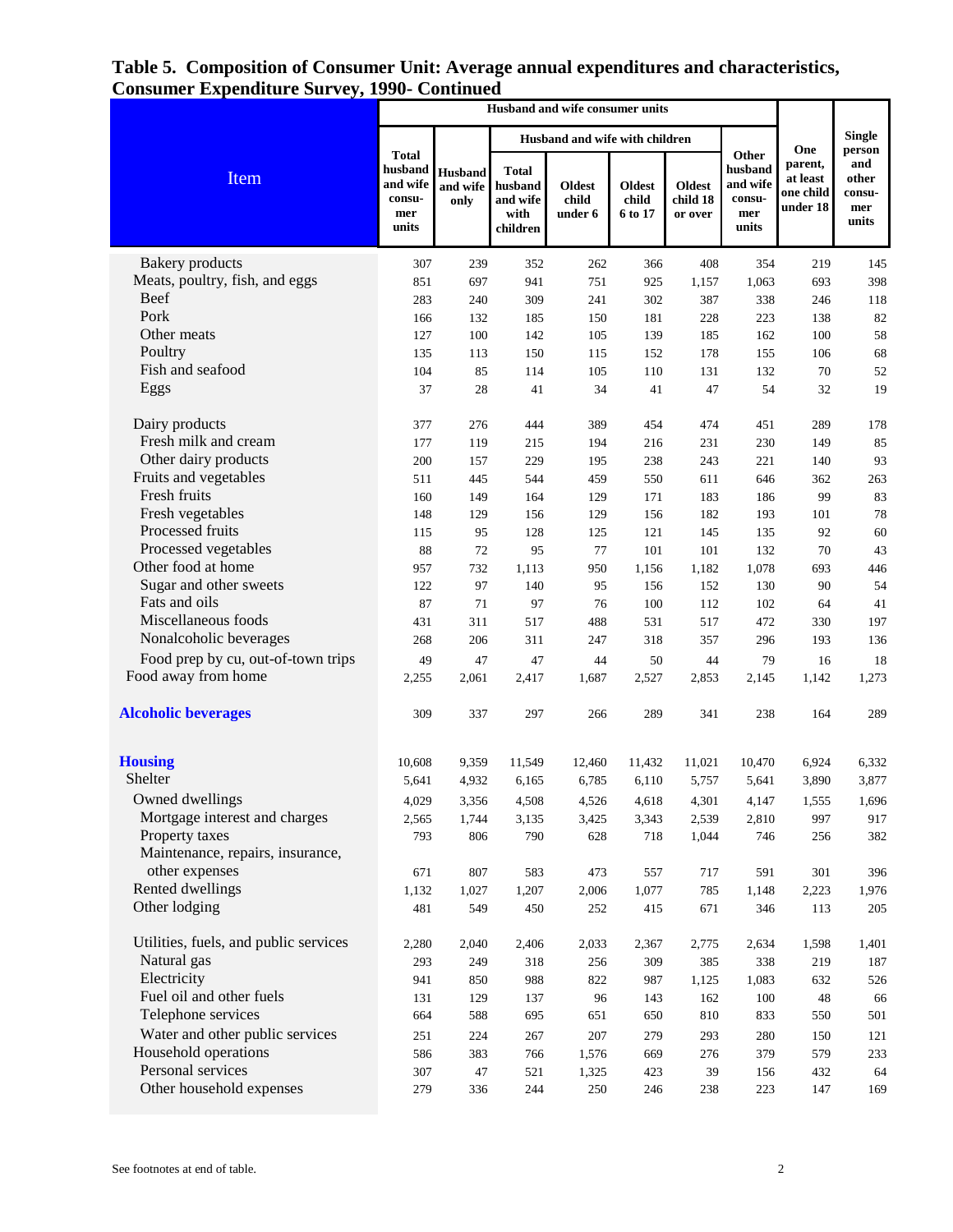|                                                              |                                                               |                                    |                                                         | Husband and wife with children |                            |                                      |                                                        | <b>Single</b>                                       |                                                  |
|--------------------------------------------------------------|---------------------------------------------------------------|------------------------------------|---------------------------------------------------------|--------------------------------|----------------------------|--------------------------------------|--------------------------------------------------------|-----------------------------------------------------|--------------------------------------------------|
| Item                                                         | <b>Total</b><br>husband<br>and wife<br>consu-<br>mer<br>units | <b>Husband</b><br>and wife<br>only | <b>Total</b><br>husband<br>and wife<br>with<br>children | Oldest<br>child<br>under 6     | Oldest<br>child<br>6 to 17 | <b>Oldest</b><br>child 18<br>or over | Other<br>husband<br>and wife<br>consu-<br>mer<br>units | One<br>parent,<br>at least<br>one child<br>under 18 | person<br>and<br>other<br>consu-<br>mer<br>units |
| Housekeeping supplies                                        | 538                                                           | 489                                | 571                                                     | 470                            | 594                        | 621                                  | 574                                                    | 271                                                 | 232                                              |
| Laundry and cleaning supplies                                | 149                                                           | 121                                | 169                                                     | 135                            | 175                        | 190                                  | 164                                                    | 98                                                  | 62                                               |
| Other household products                                     | 233                                                           | 207                                | 251                                                     | 189                            | 271                        | 269                                  | 255                                                    | 104                                                 | 90                                               |
| Postage and stationery                                       | 155                                                           | 161                                | 151                                                     | 146                            | 147                        | 163                                  | 155                                                    | 70                                                  | 81                                               |
| Household furnishings and equipment                          | 1,562                                                         | 1,514                              | 1,642                                                   | 1,597                          | 1,693                      | 1,591                                | 1,242                                                  | 585                                                 | 590                                              |
| Household textiles                                           | 144                                                           | 129                                | 158                                                     | 135                            | 142                        | 212                                  | 123                                                    | 34                                                  | 44                                               |
| Furniture                                                    | 410                                                           | 406                                | 422                                                     | 442                            | 459                        | 341                                  | 351                                                    | 208                                                 | 190                                              |
| Floor coverings                                              | 139                                                           | 87                                 | 185                                                     | 240                            | 198                        | 100                                  | 87                                                     | 29                                                  | 34                                               |
| Major appliances                                             | 199                                                           | 196                                | 196                                                     | 182                            | 200                        | 202                                  | 237                                                    | 112                                                 | 82                                               |
| Small appliances, miscellaneous                              |                                                               |                                    |                                                         |                                |                            |                                      |                                                        |                                                     |                                                  |
| housewares                                                   | 101                                                           | 105                                | 99                                                      | 78                             | 94                         | 127                                  | 97                                                     | 32                                                  | 44                                               |
| Miscellaneous household equipment                            | 569                                                           | 591                                | 583                                                     | 520                            | 600                        | 610                                  | 347                                                    | 170                                                 | 197                                              |
| <b>Apparel and services</b>                                  | 2,034                                                         | 1,658                              | 2,276                                                   | 1,882                          | 2,375                      | 2,454                                | 2,323                                                  | 1,503                                               | 1,040                                            |
| Men and boys                                                 | 517                                                           | 397                                | 600                                                     | 405                            | 664                        | 651                                  | 573                                                    | 291                                                 | 232                                              |
| Men, 16 and over                                             | 422                                                           | 376                                | 449                                                     | 317                            | 429                        | 608                                  | 479                                                    | 83                                                  | 218                                              |
| Boys, 2 to 15                                                | 95                                                            | 21                                 | 151                                                     | 88                             | 235                        | 44                                   | 94                                                     | 208                                                 | 13                                               |
| Women and girls                                              | 846                                                           | 749                                | 909                                                     | 606                            | 969                        | 1,083                                | 919                                                    | 655                                                 | 424                                              |
| Women, 16 and over                                           | 722                                                           | 725                                | 710                                                     | 488                            | 671                        | 996                                  | 787                                                    | 483                                                 | 402                                              |
| Girls, 2 to 15                                               | 124                                                           | 23                                 | 199                                                     | 118                            | 298                        | 87                                   | 132                                                    | 172                                                 | 22                                               |
| Children under 2                                             | 102                                                           | 32                                 | 144                                                     | 370                            | 75                         | 70                                   | 184                                                    | 67                                                  | 24                                               |
| Footwear                                                     | 270                                                           | 235                                | 293                                                     | 209                            | 332                        | 293                                  | 300                                                    | 265                                                 | 153                                              |
| Other apparel products and services                          | 299                                                           | 246                                | 331                                                     | 291                            | 335                        | 356                                  | 348                                                    | 224                                                 | 207                                              |
| <b>Transportation</b>                                        | 6,808                                                         | 5,745                              | 7,460                                                   | 6,225                          | 7,158                      | 8,990                                | 7,741                                                  | 2,708                                               | 3,174                                            |
| Vehicle purchases (net outlay)                               | 2,993                                                         | 2,381                              | 3,404                                                   | 2,767                          | 3,411                      | 3,907                                | 3,285                                                  | 1,028                                               | 1,113                                            |
| Cars and trucks, new                                         | 1,710                                                         | 1,569                              | 1,839                                                   | 1,552                          | 1,832                      | 2,084                                | 1,534                                                  | 174                                                 | 556                                              |
| Cars and trucks, used                                        | 1,257                                                         | 795                                | 1,534                                                   | 1,190                          | 1,549                      | 1,786                                | 1,707                                                  | 823                                                 | 541                                              |
| Other vehicles                                               | 26                                                            | 17                                 | 31                                                      | 25                             | 30                         | 37                                   | 45                                                     | 31                                                  | 16                                               |
| Gasoline and motor oil                                       | 1,362                                                         | 1,137                              | 1.490                                                   | 1,190                          | 1,454                      | 1,797                                | 1,627                                                  | 615                                                 | 682                                              |
| Other vehicle expenses                                       | 2,106                                                         | 1,833                              | 2,263                                                   | 2,003                          | 2,031                      | 2,879                                | 2,413                                                  | 923                                                 | 1,113                                            |
| Vehicle finance charges                                      | 404                                                           | 297                                | 480                                                     | 477                            | 436                        | 560                                  | 430                                                    | 137                                                 | 182                                              |
| Maintenance and repairs                                      | 726                                                           | 652                                | 761                                                     | 632                            | 704                        | 968                                  | 858                                                    | 348                                                 | 435                                              |
| Vehicle insurance<br>Vehicle rental, leases, licenses, other | 728                                                           | 648                                | 762                                                     | 632                            | 654                        | 1,054                                | 904                                                    | 307                                                 | 378                                              |
| charges                                                      |                                                               |                                    |                                                         |                                |                            |                                      |                                                        |                                                     |                                                  |
| Public transportation                                        | 248                                                           | 237                                | 259                                                     | 263                            | 236                        | 297                                  | 221                                                    | 131                                                 | 119                                              |
|                                                              | 347                                                           | 393                                | 304                                                     | 265                            | 263                        | 407                                  | 415                                                    | 142                                                 | 266                                              |
| <b>Health care</b>                                           | 1,898                                                         | 2,091                              | 1,691                                                   | 1,551                          | 1,597                      | 1,969                                | 2,356                                                  | 629                                                 | 1,037                                            |
| Health insurance                                             | 744                                                           | 859                                | 640                                                     | 578                            | 574                        | 806                                  | 879                                                    | 229                                                 | 414                                              |
| Medical services                                             | 728                                                           | 714                                | 711                                                     | 718                            | 705                        | 715                                  | 916                                                    | 272                                                 | 380                                              |
| Drugs                                                        | 321                                                           | 402                                | 246                                                     | 197                            | 221                        | 330                                  | 435                                                    | 84                                                  | 181                                              |
| Medical supplies                                             | 105                                                           | 116                                | 94                                                      | 58                             | 97                         | 119                                  | 125                                                    | 44                                                  | 63                                               |
| <b>Entertainment</b>                                         | 1,863                                                         | 1,668                              | 2,016                                                   | 1,613                          | 2,216                      | 1,992                                | 1,803                                                  | 880                                                 | 896                                              |
| Fees and admissions                                          | 487                                                           | 442                                | 527                                                     | 350                            | 610                        | 527                                  | 439                                                    | 219                                                 | 236                                              |
| Television, radios, sound equipment                          | 552                                                           | 443                                | 623                                                     | 499                            | 684                        | 620                                  | 613                                                    | 397                                                 | 327                                              |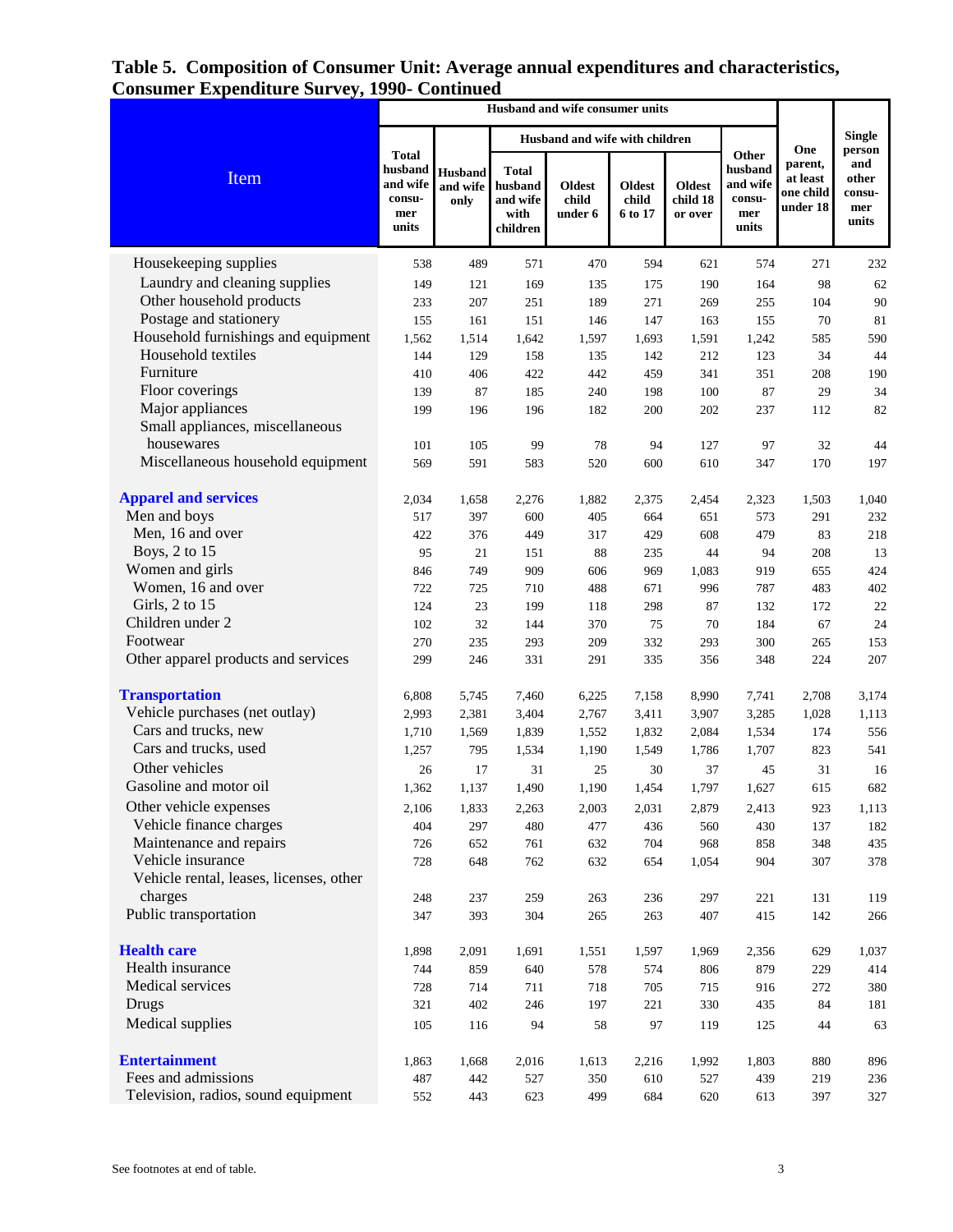|                                                                                                             |                                                               |                                    |                                                         | Husband and wife with children    |                            |                                      |                                                        | <b>Single</b>                                       |                                                  |
|-------------------------------------------------------------------------------------------------------------|---------------------------------------------------------------|------------------------------------|---------------------------------------------------------|-----------------------------------|----------------------------|--------------------------------------|--------------------------------------------------------|-----------------------------------------------------|--------------------------------------------------|
| Item                                                                                                        | <b>Total</b><br>husband<br>and wife<br>consu-<br>mer<br>units | <b>Husband</b><br>and wife<br>only | <b>Total</b><br>husband<br>and wife<br>with<br>children | <b>Oldest</b><br>child<br>under 6 | Oldest<br>child<br>6 to 17 | <b>Oldest</b><br>child 18<br>or over | Other<br>husband<br>and wife<br>consu-<br>mer<br>units | One<br>parent,<br>at least<br>one child<br>under 18 | person<br>and<br>other<br>consu-<br>mer<br>units |
| Pets, toys, and playground equipment<br>Other supplies, equipment, and services                             | 358<br>466                                                    | 282<br>501                         | 408<br>458                                              | 407<br>357                        | 449<br>473                 | 335<br>511                           | 402<br>349                                             | 166<br>97                                           | 178<br>156                                       |
| <b>Personal care products and services</b>                                                                  | 467                                                           | 418                                | 500                                                     | 370                               | 499                        | 620                                  | 497                                                    | 270                                                 | 230                                              |
| <b>Reading</b>                                                                                              | 190                                                           | 186                                | 193                                                     | 184                               | 193                        | 200                                  | 188                                                    | 79                                                  | 114                                              |
| <b>Education</b>                                                                                            | 500                                                           | 253                                | 682                                                     | 255                               | 555                        | 1,247                                | 506                                                    | 261                                                 | 300                                              |
| <b>Tobacco products and smoking</b><br>supplies                                                             | 321                                                           | 269                                | 340                                                     | 249                               | 324                        | 441                                  | 460                                                    | 208                                                 | 220                                              |
| <b>Miscellaneous</b>                                                                                        | 1,009                                                         | 903                                | 1,054                                                   | 974                               | 1,098                      | 1,050                                | 1,236                                                  | 565                                                 | 655                                              |
| <b>Cash contributions</b>                                                                                   | 1,035                                                         | 1,197                              | 935                                                     | 535                               | 868                        | 1,374                                | 897                                                    | 351                                                 | 589                                              |
| <b>Personal insurance and pensions</b><br>Life and other personal insurance<br>Pensions and Social Security | 3,546<br>518<br>3,028                                         | 2,875<br>448<br>2,427              | 4,022<br>545<br>3,477                                   | 3,795<br>377<br>3,417             | 4,011<br>570<br>3,440      | 4,226<br>636<br>3,590                | 3,685<br>694<br>2,991                                  | 1,157<br>137<br>1,020                               | 1,507<br>139<br>1,368                            |
| Sources of income and taxes: 1                                                                              |                                                               |                                    |                                                         |                                   |                            |                                      |                                                        |                                                     |                                                  |
| <b>Money income before taxes</b><br>Wages and salaries                                                      | 41,599<br>32,465                                              | 36,196<br>23,645                   | 45,181<br>38,778                                        | 40,687<br>35,871                  | 44,628<br>38,823           | 50,200<br>41,287                     | 44,902<br>34,751                                       | 17,415<br>12,698                                    | 21,123<br>14,839                                 |
| Self-employment income<br>Social Security, private and                                                      | 3,389                                                         | 2,820                              | 3,924                                                   | 3,685                             | 3,912                      | 4,157                                | 2,683                                                  | 479                                                 | 1,162                                            |
| government retirement<br>Interest, dividends, rental income, other                                          | 3,873                                                         | 7,331                              | 1,119                                                   | 157                               | 528                        | 3,058                                | 4,839                                                  | 559                                                 | 3,282                                            |
| property income<br>Unemployment and workers'                                                                | 1,253                                                         | 1,946                              | 692                                                     | 429                               | 677                        | 953                                  | 1,504                                                  | 230                                                 | 931                                              |
| compensation, veterans' benefits<br>Public assistance, supplemental                                         | 247                                                           | 222                                | 245                                                     | 170                               | 225                        | 349                                  | 379                                                    | 199                                                 | 183                                              |
| security income, food stamps<br>Regular contributions for support                                           | 157<br>123                                                    | 67<br>70                           | 187<br>150                                              | 159                               | 190<br>197                 | 208<br>67                            | 410                                                    | 2,031<br>1,173                                      | 327<br>299                                       |
| Other income                                                                                                | 93                                                            | 96                                 | $87\,$                                                  | 145<br>$71\,$                     | 76                         | 122                                  | 215<br>121                                             | 45                                                  | 100                                              |
| Personal taxes <sup>1</sup>                                                                                 | 3,890                                                         | 3,650                              | 4,028                                                   | 3,635                             | 4,152                      | 4,152                                | 4,175                                                  | 1,032                                               | 1,996                                            |
| Federal income taxes                                                                                        | 3,062                                                         | 2,872                              | 3,178                                                   | 2,826                             | 3,275                      | 3,314                                | 3,243                                                  | 750                                                 | 1,568                                            |
| State and local income taxes                                                                                | 730                                                           | 655                                | 769                                                     | 745                               | 783                        | 766                                  | 840                                                    | 243                                                 | 378                                              |
| Other taxes                                                                                                 | 99                                                            | 123                                | 81                                                      | 64                                | 94                         | 72                                   | 92                                                     | 39                                                  | 50                                               |
| Income after taxes <sup>1</sup>                                                                             | 37,709                                                        | 32,546                             | 41,153                                                  | 37,052                            | 40,476                     | 46,047                               | 40,728                                                 | 16,383                                              | 19,127                                           |

**Addenda:**